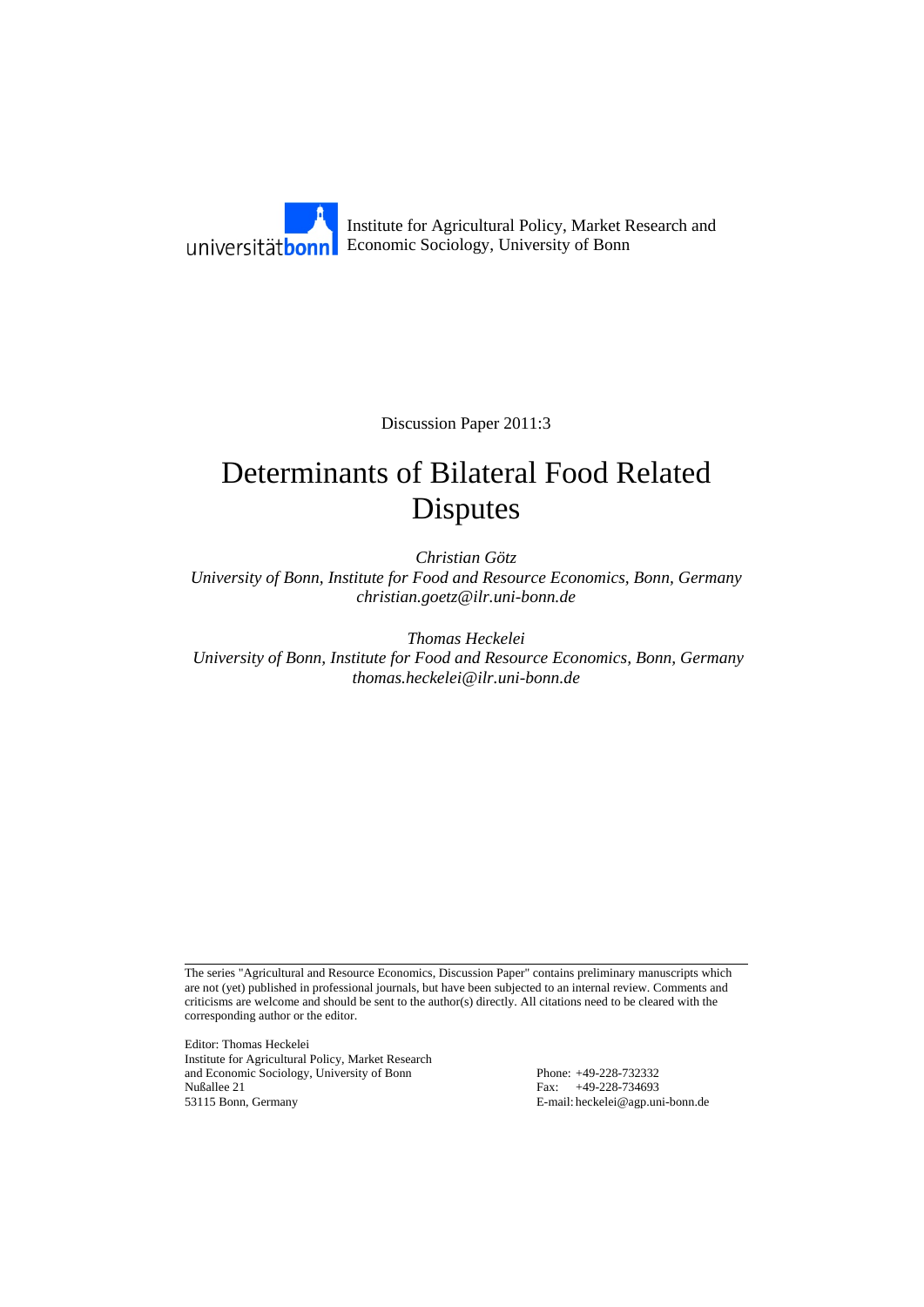# Determinants of Bilateral Food Related Disputes

*Christian Götz, Thomas Heckelei* 

#### **Abstract**

This paper analyses relevant determinants for the probability to initiate a dispute on policy measures under the World Trade Organization (WTO) Dispute Settlement Mechanism (DSM). The empirical analysis focuses on agrofood related disputes to provide sector specific information on the driving factors in dispute settlement, and complements and extends previous studies by incorporating new potential determinants. The focus is shifted to bilaterally dependent characteristics to take care of trade related and power based relationships between Members, such as relevance of the defendant's market and the complainant's trade related retaliation capacity. Contrary to recent analyses of overall trade disputes, the results show that capacity-related determinants such as financial means and legal capacity and simple trade-related characteristics like export and import volume do not show a statistically significant impact on dispute initiation in the agro-food sector. However, the level of protectionism that Members face in their export markets, their operating experience with the DSM, the influence of private sector interests, complainants' agrofood related export dependency as well as the size of their agro-food imports from the defendant party could be identified as relevant determinants of dispute initiation behavior.

**Keywords:** WTO dispute, Agro-food sector, Binary choice model, Weighted Endogenous Sampling Maximum Likelihood (WESML) estimator **JEL-classification:** C12, C13, C25, Q17, Q18.

#### **1 Introduction**

Negotiations on improvements of the WTO dispute settlement mechanism (DSM) are going on since 1997, but seem far from completion. The major objectives are to make the system more effective and to allow equal access to all different types of Members. The system's Member-driven nature determines the conditions of its use, i.e. it creates incentives that are both market driven and related to Members' resource endowments and constraints. This investigation aims at identifying relevant countries' characteristics having an impact on the probability to observe a bilateral dispute between them. Information on the factors explaining Members' involvement in or absence from the system could help rationalizing the reform discussion. The empirical analysis focuses on agro-food-related disputes to provide sector-specific information on the driving factors in dispute settlement. This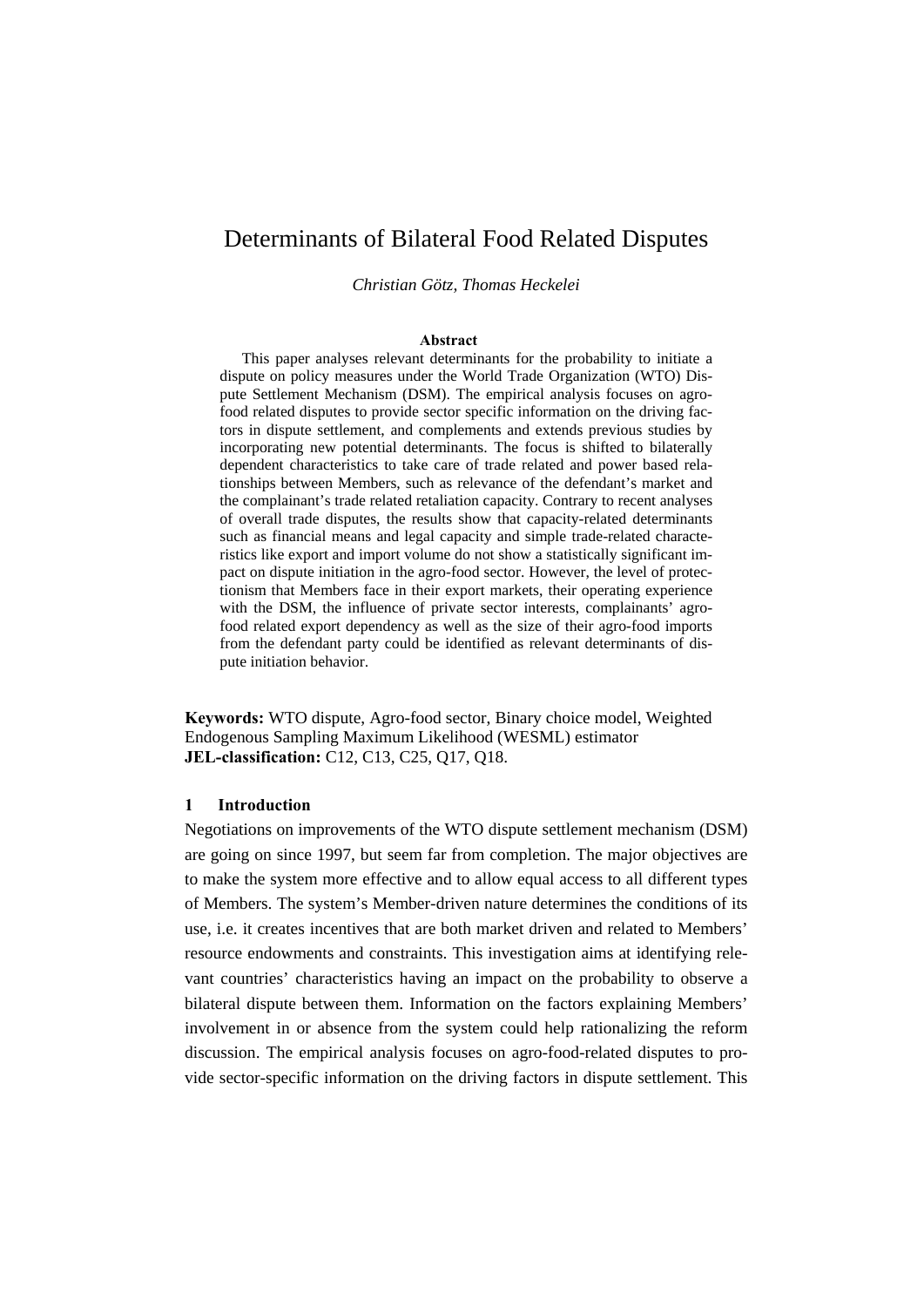paper builds upon GÖTZ ET AL. (2010) shifting the focus to bilaterally relevant issues in disputes. Previous empirical studies are complemented by incorporating new potential trade-related determinants and bilaterally dependent market and power based relationships.

This paper is organized as follows: After depicting the motivation for the shift to a purely bilateral approach with reference to previous empirical findings, the model specification and estimation approach are described. This is followed by a brief description of the unilateral variables used in GÖTZ ET AL. (2010) and the discussion of the newly introduced bilateral determinants. Statistical implementation and estimation results are subsequently presented before concluding.

#### **2 Motivation for a bilateral approach**

Like most empirical studies on the subject GÖTZ ET AL. (2010) have taken a nonbilateral approach and thereby mainly addressed capacity and aggregate sector related characteristics of Members that are likely to come into play in a WTO dispute. Capacity related determinants are unilateral in nature, like Members' endowment with financial means, legal capacity, administrative power and operating experience with the system. They play a major role in the pre-litigation phase for monitoring trade issues, gathering information and communication with the private sector and during the course of a panel process to prepare a strong case and to effectively engage in the panel procedure.

Their influence on Members' use of the system and also their success in disputes has been stressed and substantiated by several empirical studies. The positive influence of Members' financial means in terms of GDP has been show by BOWN (2005a) and DAVIS AND BERMEO (2009). BESSON AND MEHDI (2004) have demonstrated that legal capacity measured as their delegation size in Geneva increases countries' likelihood of success in disputes. GÖTZ ET AL. (2010) and DAVIS AND BERMEO (2009) have provided empirical evidence on the positive influence of Members' operating experience with the system on their probability to file disputes. The relevance of Members' experience with democratic governance has been emphasized and supported by BUSCH (2000), BUSCH AND REINHARDT (2000) and DAVIS AND BERMEO (2009). It can be interpreted as their general ability to effectively use legalized and rules-based systems like the DSM.

However, it is at the compliance stage after a successful panel ruling where bilaterally dependent issues play a major role for enforcement. The importance of the complainant party's trade-related retaliatory capacity has been emphasized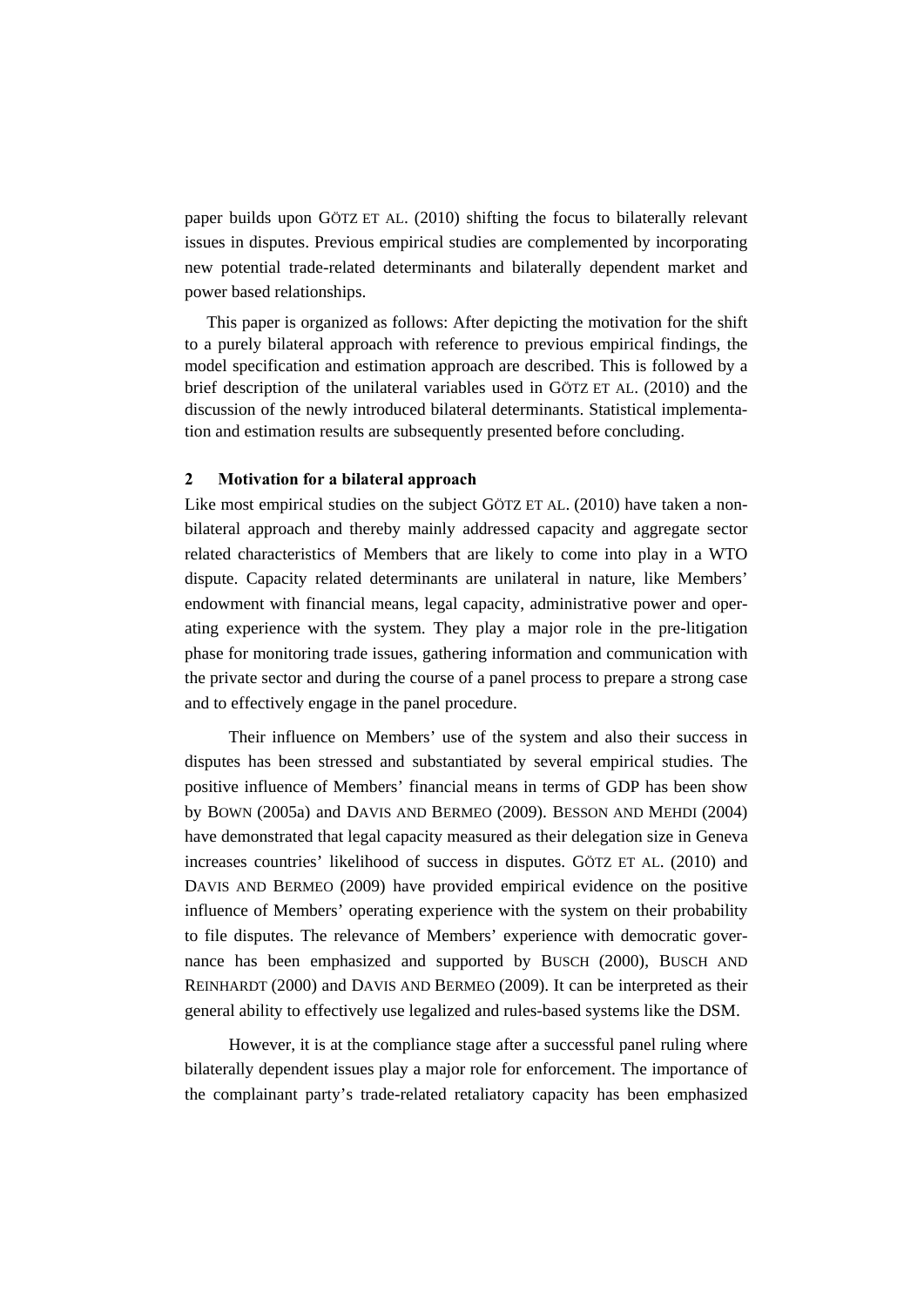and its positive influence been substantiated by several studies (see e.g. BOWN 2005a, 2005b, and BUSCH AND REINHARDT 2000). Also, political economy linkages between complainant and defendant like preferential trade access and bilateral economic aid may show an effect on Members' initiation decision. This has been supported by BESSON AND MEHDI (2004) for countries' success in litigation and by BOWN (2005a) for their decision to engage as co-complainants or interested third party in disputes. In addition, it is worthwhile to complement aggregate market-related interests with more specific information connected to the trade relationship between the parties to the dispute. In this context, BOWN (2005a) has demonstrated that the size of affected exports and the defendant market's export relevance to the complainant influence its decision to file a dispute.

Such bilateral attributes reflect the characteristics of the trade relationship and economic linkages between the parties. For instance, Members' retaliatory capacity is not a general feature in the DSM context but dependent on their relevance as trade partner for individual defendants. The merits of a bilateral analysis are also evident in respect of characteristics of the affected sector or market. Sector related trade between complainant and defendant may reveal information on the trade issue that cannot be captured by unilateral indicators. In general, more selective indicators allow for a more precise assessment of influences.

# **3 A bilaterally dependent dispute initiation model and estimation approach**

This analysis is based on the model developed by HORN ET AL. (1999) and applied by GÖTZ ET AL. (2010) to agro-food trade disputes. It is modified here to capture also characteristics that differ for each bilateral trade relationship. The dispute initiation decision is described through a binary choice model in which a Member's probability to complain against another Member depends on a set of the complainant's traits or the characteristics of its specific environment and on the trade-related and power-based relationship between complainant and defendant. The implicated conditional probability function for this binary choice situation is the Bernoulli distribution

$$
F\left(y_{ijo}|\mathbf{x}_{ij},\boldsymbol{\beta}\right)=\pi_{ij}\left(\mathbf{x}_{ij}\boldsymbol{\beta}\right)^{y_{ijo}}\left[1-\pi_{ij}\left(\mathbf{x}_{ij}\boldsymbol{\beta}\right)\right]^{1-y_{ijo}}=\begin{cases}\pi_{ij}\left(\mathbf{x}_{ij}\boldsymbol{\beta}\right) & \text{for } y_{ijo}=1,\\1-\pi_{ij}\left(\mathbf{x}_{ij}\boldsymbol{\beta}\right) & \text{for } y_{ijo}=0.\end{cases}
$$

(0.1)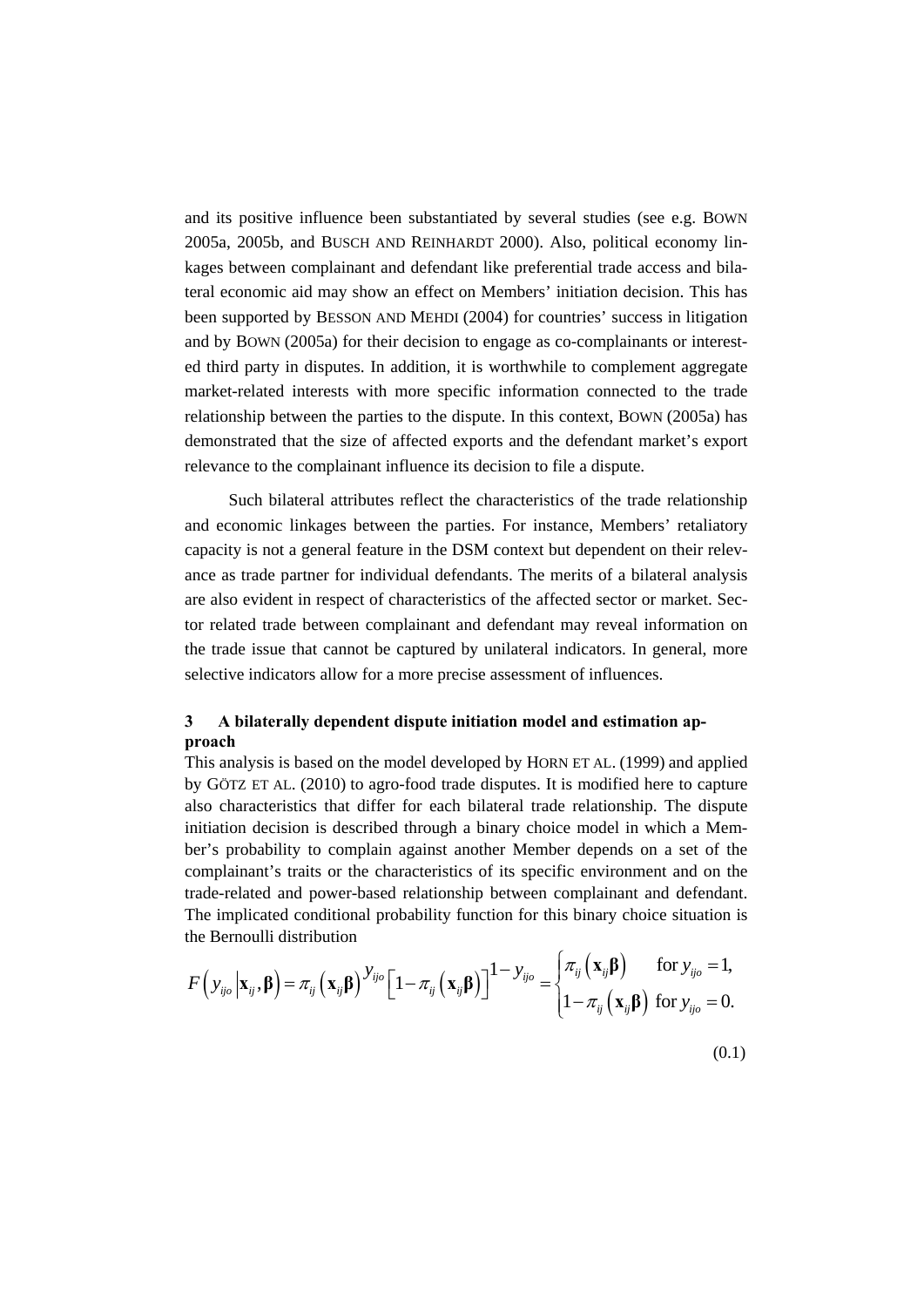where  $y_{jio}$  is the binary dependent variable which takes 1 for a complaint and 0 for no complaint, *i* and *j* indicate the complainant and the defendant respectively and *o* refers to the observation, i.e. a certain dispute initiation decision,  $\mathbf{x}_{ii}$  is the vector of K determinants and **β** denotes the vector of K corresponding coefficients. Function  $\pi_{ii}(\mathbf{x}_{ii}\mathbf{\beta})$  calculates the individual probability to complain for a potential complainant *i* against a potential defendant *j* which can be represented by any cumulative probability distribution function. Here, we use the widely employed conditional logistic distribution,

$$
\pi_{ij} \left( \mathbf{x}_{ij} \boldsymbol{\beta} \right) = \frac{\exp \left( \mathbf{x}_{ij} \boldsymbol{\beta} \right)}{1 + \exp \left( \mathbf{x}_{ij} \boldsymbol{\beta} \right)},
$$
\n(0.2)

resulting in the bilaterally dependent Logit model of agro-food related dispute initiations. Note that equations  $(3.1)$  and  $(3.2)$  are the same as the first two equations in Götz et al. 2010 except that variables and probabilities are double indexed by *i* and *j* and not only by *i*.

Observations or binary choice situations are defined as bilateral agro-food related trade flows from the potential complainant to the potential defendant Member. The proceeding for the assessment of determinants is the reproduction of the observed sample of dispute initiations over the period from January 1, 1995 to December 31, 2005. Due to the limited number of disputes in bilateral relationships, efficient estimation requires application of the weighted endogenous sampling maximum likelihood estimator developed by MANSKI and LERMAN (1977). Observations with  $y = 1$  were oversampled to enrich the skewed original sample. The resulting sample selection bias is then mitigated in the estimation process by weighting the likelihood contributions based on their proportion in the enriched sample in relation to their true proportion in the population. Under the assumption of independent and identically distributed observations the log-likelihood function is given as

$$
\ln L(\beta | \mathbf{x}_{ij}; n_{ij}, c_{ij}) = w_1 \sum_{i, j; i \neq j} c_{ij} \ln \pi_{ij} (\mathbf{x}_{ij} \beta) + w_0 \sum_{i, j; i \neq j} (n_{ij} - c_{ij}) \ln \pi_{ij} (-\mathbf{x}_{ij} \beta),
$$
\n(0.3)

where  $c_{ij} = \sum_{o} y_{ijo}$ ,  $n_{ij}$  is the number of bilateral agro-food related observations for the bilateral relationship between Member  $i$  and Member  $j$ ,  $w_1 = Q_1 / H_1$  and  $w_0 = Q_0 / H_0$  are the weighting factors for the single likelihood contributions of observations on  $y = 1$  and  $y = 0$  respectively,  $Q_1$  and  $Q_0$ are the population proportions, and  $H_1$  and  $H_0$  are the enriched sample proportions of *ij c*  $\sum c_{ij}$  and of  $\sum (n_{ij} - c_{ij})$  $\delta_{ij} - c_{ij}$  $n_{ii} - c$  $\sum_{i}^{\infty} \left( n_{ij} - c_{ij} \right)$  respectively.

хp *i ji j* ≠ of; *i ji j* ≠ The expected number *is*, Member  $i's$  complaints against Member *j* is then given by the expected value of the sample of observations,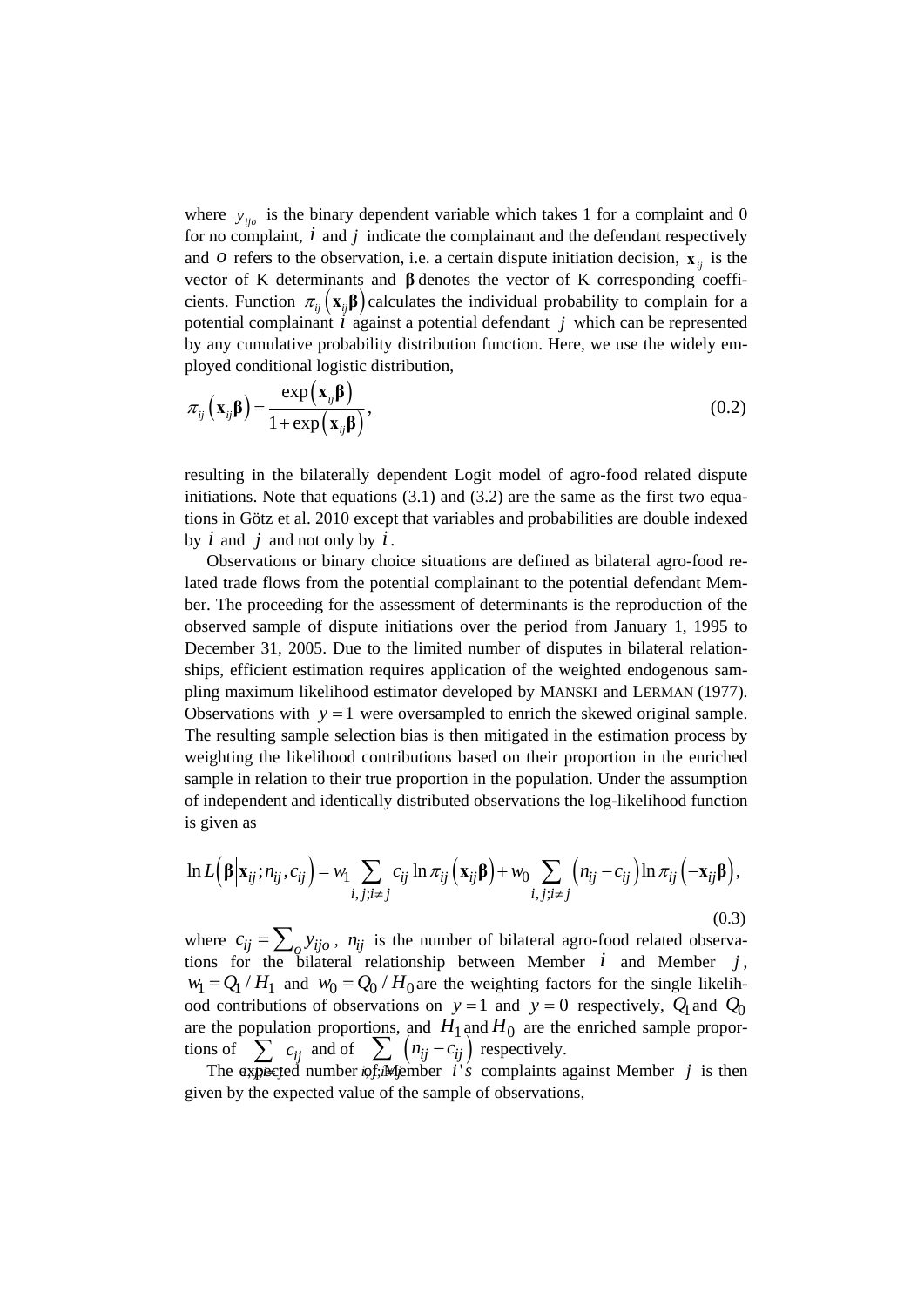$$
E\left(c_{ij}\right) = n_{ij}\pi_{ij}\left(\mathbf{x}_{ij}\mathbf{\beta}\right),\tag{0.4}
$$

which is strictly proportional to the number of observed bilateral trade flows  $n_{ii}$ . Similarly to the non-bilateral case in GÖTZ ET AL. (2010), the number of independent Bernoulli trials for each Member combination requires information about the exact number of infringements that each Member faces in its trade relationship with potential defendants, as the aforementioned binary choice model refers to the litigation decision when WTO obligations are violated. Since we have no a priori information about the existence of inconsistent trade measures, the analysis is based on the assumption that they are uniformly distributed across export flows. We cannot separately identify the determinants for the incidence of trade infringements and their influence on Members' probability to file disputes. Following GÖTZ ET AL. (2010) we mitigate the problem of missing information about the distribution of infringements by incorporating the indicators *Endured protectionism* and *Own imposed protectionism*. Likewise, the compilation of bilateral export flows between Member combinations is due to a value threshold defined by empirical estimates of induced litigation costs. The number of independent Bernoulli trials  $n_{ij}$  is then defined as the yearly average of different agro-food related export flows over the investigation period sent from the complainant's to the defendant's market.

#### **4 Determinants considered**

 $\overline{a}$ 

Deviating from most existing studies but similar to GÖTZ ET AL. (2010), this paper focuses specifically on agricultural and food-related disputes. This sector focused approach provides the basis for testing more precise hypotheses and especially the newly introduced bilaterally dependent determinants are sector specific. Due to limited data availability for some determinants under investigation the sample is limited to 53 Members while maintaining the distribution over income classes according to The World Bank atlas method<sup>1</sup>.

Differing from GÖTZ ET AL. (2010), the data on disputes, on trade flows and on all trade related indicators (*Agro-food export value*, *Agro-food import value*, *Agro-food export dependency from defendant*, *Agro-food import dependency from defendant* and *Agro-food related trade retaliatory capacity*) are varying with the bilateral relationship considered.

Table 3.1 provides an overview on all explanatory variables grouped as unilaterally and bilaterally dependent with their respective data source and expected

<sup>&</sup>lt;sup>1</sup> Income classes are: low income,  $$1,005$  or less; lower middle income,  $$1,006$  -  $$3,975$ ; upper middle income, \$3,976 - \$12,275; and high income, \$12,276 or more. Available online at: http://data.worldbank.org/about/country-classifications, 2011-10-04.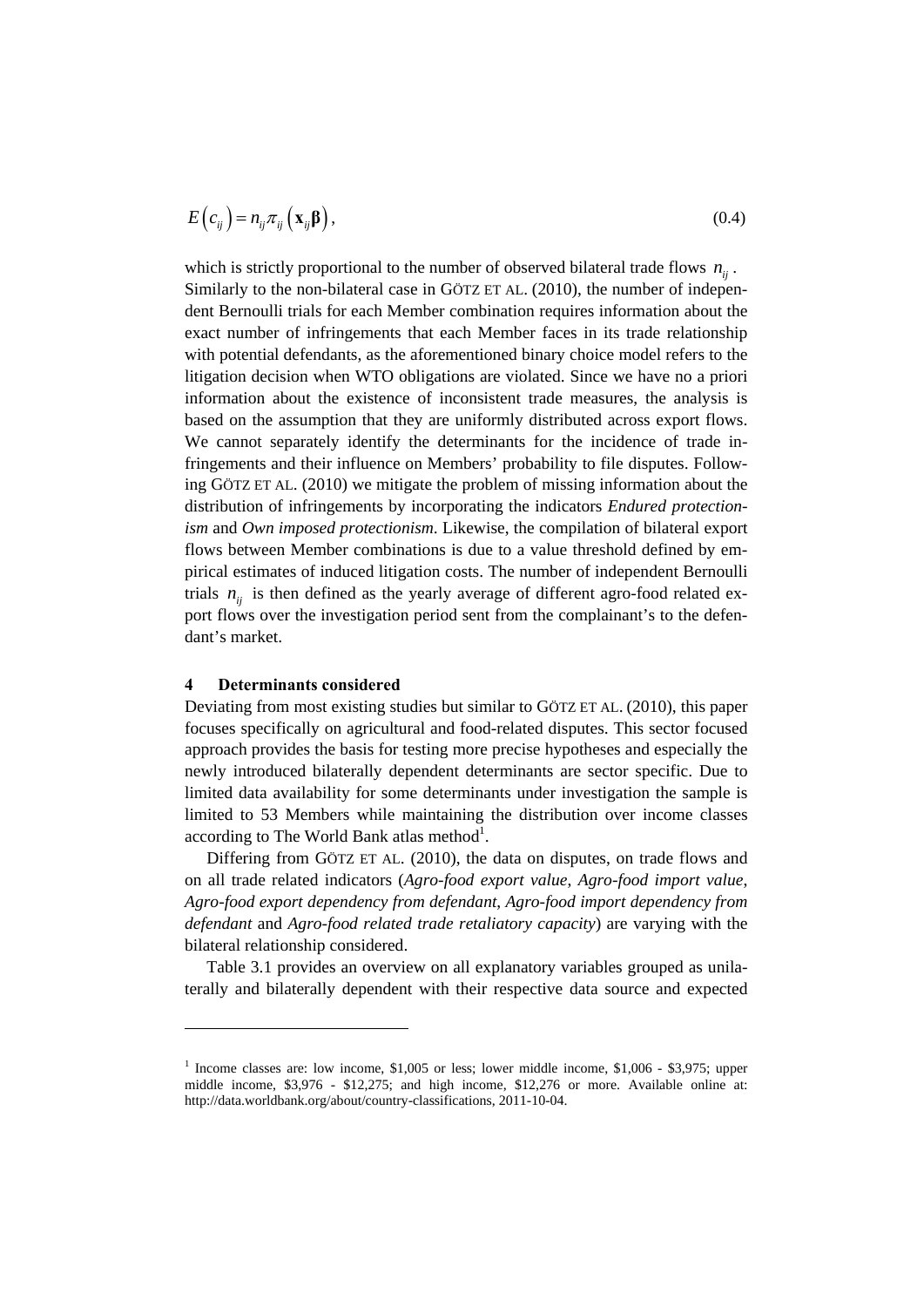impact on the initiation of disputes. The unilateral control variables have already been incorporated in GÖTZ ET AL. (2010) and the bilateral control variables are newly introduced.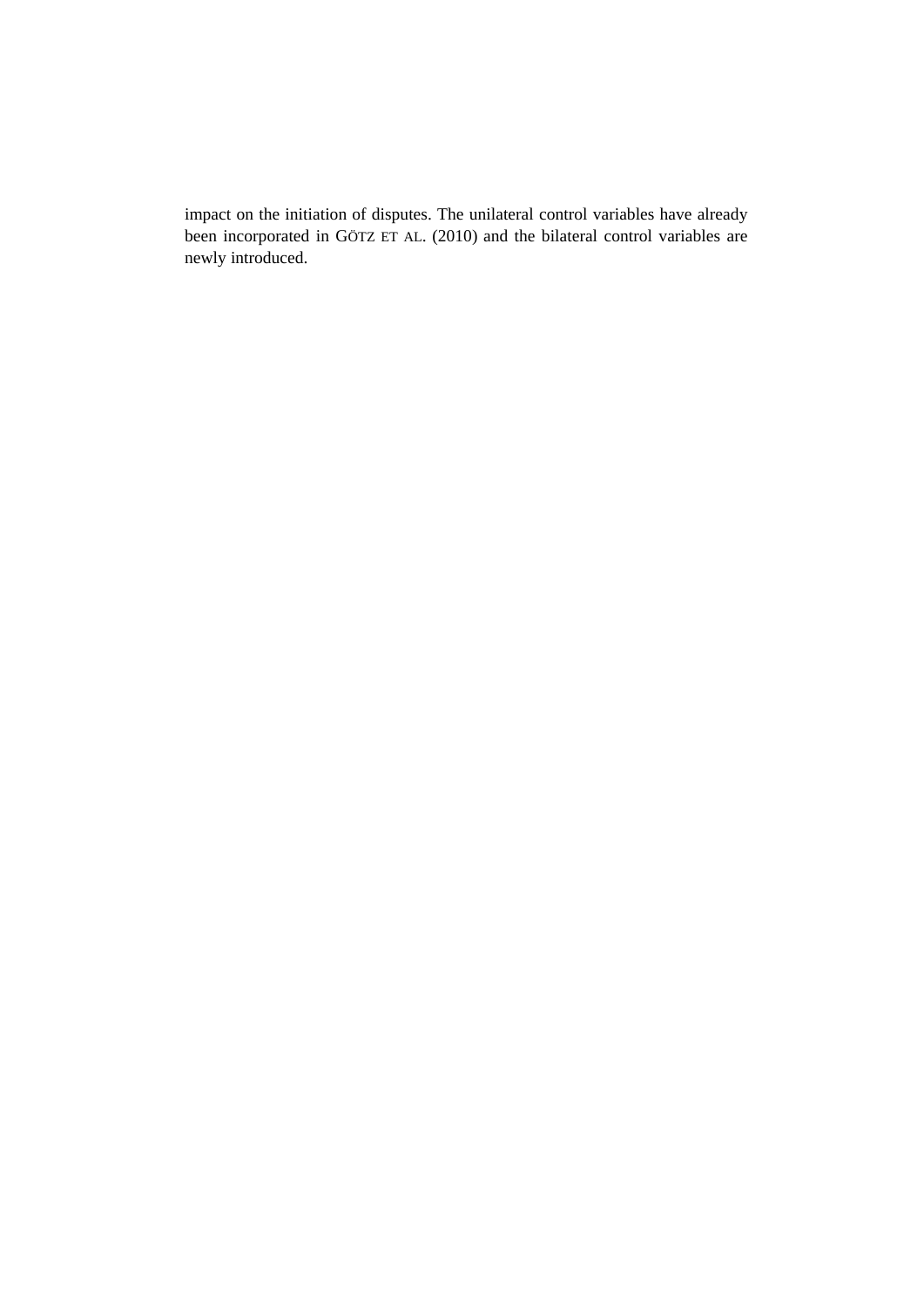Table 4.1: Survey on explanatory variables, data and expected sign

| Type of<br>variable                      | Explanatory variables                            | Data                                                                                                         | Source                                       | Expected<br>sign |
|------------------------------------------|--------------------------------------------------|--------------------------------------------------------------------------------------------------------------|----------------------------------------------|------------------|
| Unilateral<br>control<br>variables       | Endured protection-<br>ism                       | Average endured tariff<br>equivalent                                                                         | Kee, Nicita,<br>Olarreaga (2006)             | +                |
|                                          | Own imposed<br>protectionism                     | Average imposed tariff<br>equivalent                                                                         | Kee, Nicita,<br>Olarreaga (2006)             |                  |
|                                          | Legal capacity                                   | Size of permanent delega-<br>tion at Geneva                                                                  | <b>United Nations</b><br>(2004)              | $\ddot{}$        |
|                                          | Capacity to absorb<br>legal costs/wealth         | Gross Domestic Product<br>(GDP)                                                                              | <b>World Bank</b><br>(2007)                  | $\ddot{}$        |
|                                          | Governmental effi-<br>ciency                     | Measure of effectiveness<br>and integrity of the legal<br>and judicial system                                | Kaufmann (2004)                              | +                |
|                                          | Influence of private<br>actors                   | Measure of legal dimen-<br>sions of undue political<br>influence by the private<br>sector                    | Kaufmann (2004)                              | $\ddot{}$        |
|                                          | Importance of agro-<br>food sector               | Share of agro-food related<br>export value in GDP                                                            | Word Bank<br>(2007)                          | $\ddot{}$        |
|                                          | WTO membership<br>time                           | Index based on a member's<br>percentage membership<br>time over investigation<br>period                      | <b>World Trade</b><br>Organization<br>(2007) | +                |
| <b>Bilateral</b><br>control<br>variables | Agro-food export<br>value                        | Complainant's total agro-<br>food export value to defen-<br>dant                                             | EuroCare (2006)                              | $\ddot{}$        |
|                                          | Agro-food import<br>value                        | Complainant's total agro-<br>food import value from<br>defendant                                             | EuroCare (2006)                              | $-/+$            |
|                                          | Agro-food export<br>dependency from<br>defendant | Share of complainant's<br>agro-food export value to<br>defendant in complainant's<br>total agro-food exports | EuroCare (2006)                              | +                |
|                                          | Agro-food import<br>dependency from<br>defendant | Share of complainant's<br>agro-food imports from<br>defendant in complainant's<br>total agro-food imports    | EuroCare (2006)                              | -/+              |
|                                          | Agro-food trade<br>retaliatory capacity          | Share of defendant's agro-<br>food exports to complainant<br>in defendant's total agro-<br>food exports      | EuroCare (2006)                              | +                |

*Source: Own compilation*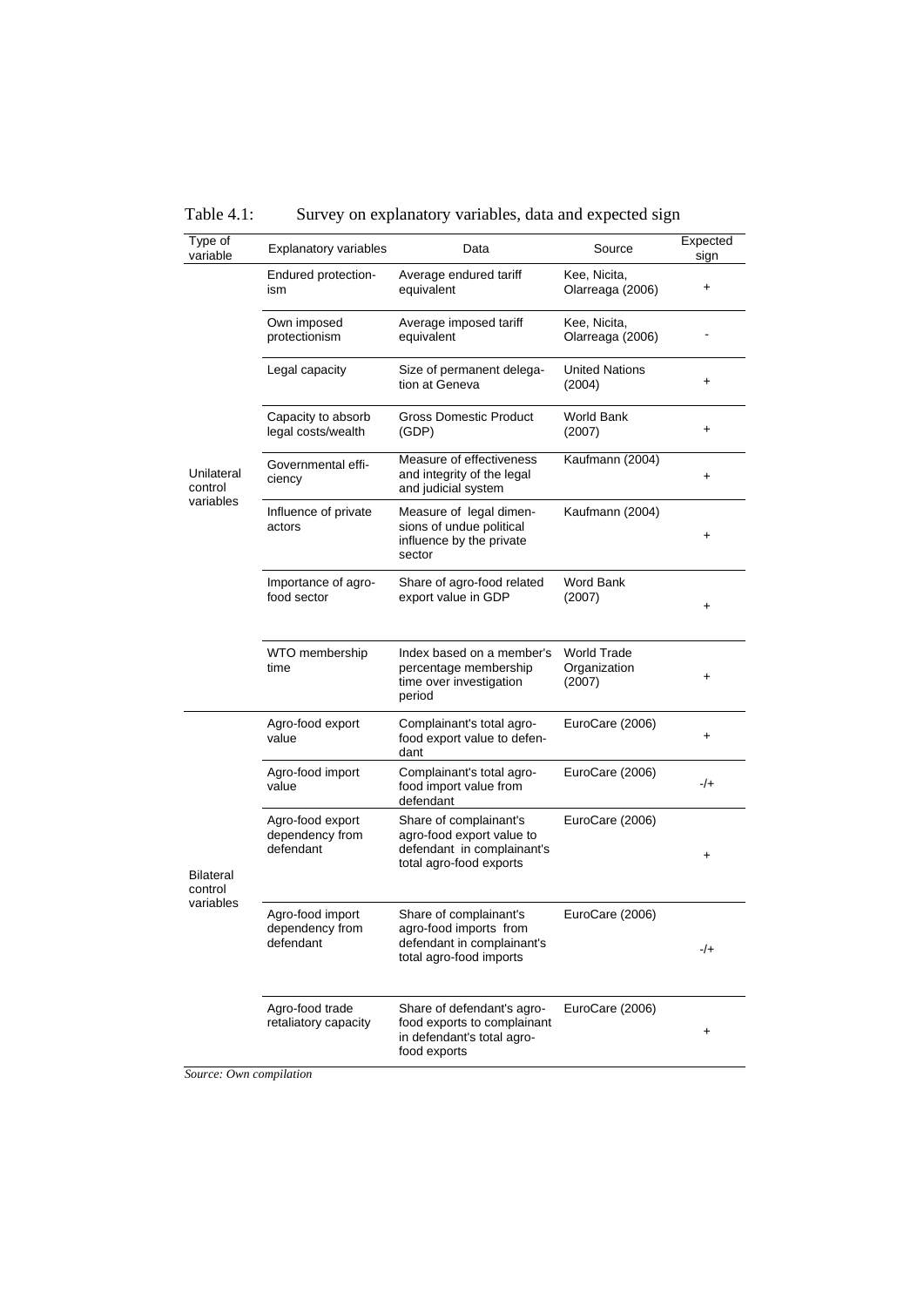# *4.1 Unilateral variables*

It follows a condensed description of the unilateral variables and related data that are taken from GÖTZ ET AL. (2010). The set of unilateral country characteristics is reflected by *Induced costs of litigation,* Members' *Legal capacity,* their *Capacity to absorb litigation costs/wealth*, *Governmental efficiency*, the *Influence of private actors*, the *Importance of the agro-food sector*, their *Endured protectionism* and *Own imposed protectionism*, and their *WTO membership time*. For their motivation and related hypotheses please see GÖTZ ET AL. (2010).

# **Induced costs of litigation**

To account for *Induced costs of litigation*, bilateral trade flows between Member combinations are compiled based on value thresholds. Following GÖTZ ET AL. (2010) export flows are counted based on average litigation costs of WTO cases of different complexity as calculated by NORDSTRÖM (2005). Likewise, the analysis is conducted for four different litigation cost levels, i.e. excluding all flows below the respective threshold: \$0 when no threshold is applied, \$300K for low costs, \$500K for medium costs and \$700K for high litigation costs. The rationale behind this is to account for fixed costs of litigation. Put differently, it is hypothesized that trade flows have to exceed a certain threshold to be considered worth enough to justify costly WTO adjudication.

# **Legal capacity**

As in GÖTZ ET AL. (2010), Members' size of standing delegation in Geneva in 2004 is used as proxy for their overall *Legal capacity* connected to WTO adjudication. *Legal capacity* is required to effectively participate in the panel procedure and for countries' general ability to process trade issues under the WTO. The data stems from UNITED NATIONS (2004).

# **Capacity to absorb litigation costs/wealth**

As proxy for Members' *Capacity to absorb litigation costs/wealth* their GDP in US-Dollars, provided by the WORLD BANK (2007) is used. It may be interpreted as substitutive factor for *Legal capacity* and also as a measure of Members' overall freedom to engage in their trade issues. The indicator is an average of Members' yearly reported GDP over the investigation period.

# **Governmental efficiency and Influence of private actors**

To account for Members' *Governmental efficiency* related to processing WTO trade issues the 'Judicial/Legal Effectiveness Integrity Index (JLEI)' is incorporated. It assesses the effectiveness and integrity of countries' legal and judicial system. It may be interpreted as the processing ability of their administrative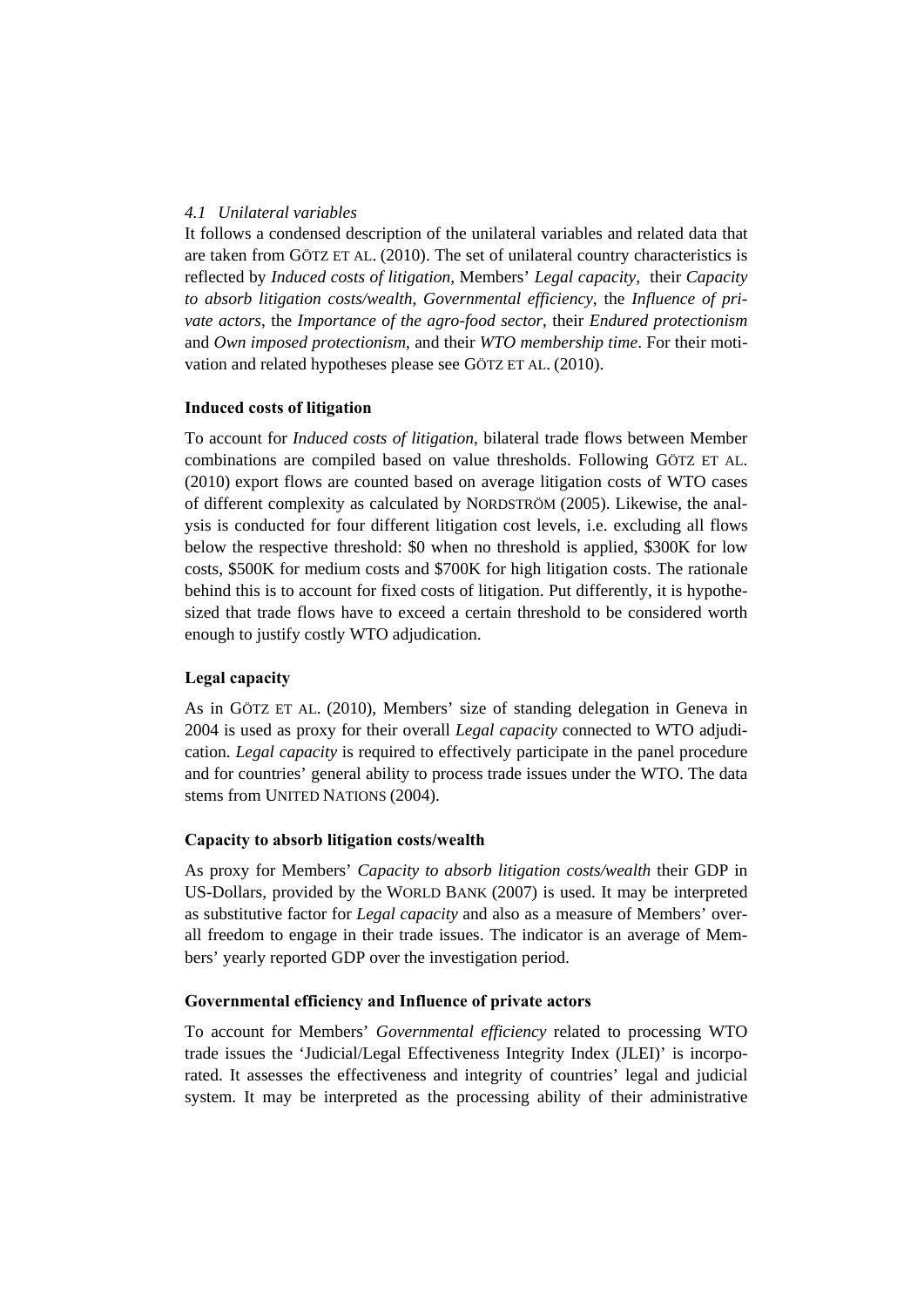structures that play an important role especially at the pre-litigation phase of disputes for gathering and exploitation of information on trade issues and communication with the private sector.

The *Influence of private actors* on governmental decisions in the DSM context is measured by the 'Corporate Legal Corruption Component (CLCC)', measuring legal dimensions of undue political influence by the private sector. It provides information on the private sector's ability to communicate its interests and petition the government, which is important as only governments have legal standing at the WTO. Both indicators are provided by KAUFMANN (2004).

# **Importance of the agro-food sector**

The *Importance of the agro-food sector* for their economies is measured as the share of Members' agro-food related export value in their GDP. The data comes from the WORLD BANK (2007). The indicator represents an average over the investigation period.

### **Endured protectionism and Own imposed protectionism**

Members' faced level of protectionism is measured by the Market Access Overall Trade Restrictiveness Index (MA-OTRI) provided by KEE ET AL. (2006). It comprises a tariff equivalent of all barriers in the agro-food sector that exporters of the respective country face on average across trade partners and commodities. The indicator refers to data stemming from 1995-1998 concerning the non-tariff component and from 2000-2004 for the tariff component of the aggregated MA-OTRI.

The indicator on Members' Own imposed protectionism is intended to capture aspects of strategic behavior in the DSM context and to account for Members' overall inclination towards the WTO's objective of free trade. It is a tariff equivalent of all trade barriers in the agro-food sector which the respective country imposes in average upon the rest of the world. It provides the mirror image of the aforementioned MA-OTRI indicator, measuring the trade restrictiveness from the potential complainant's perspective and refers to the same period of measurement.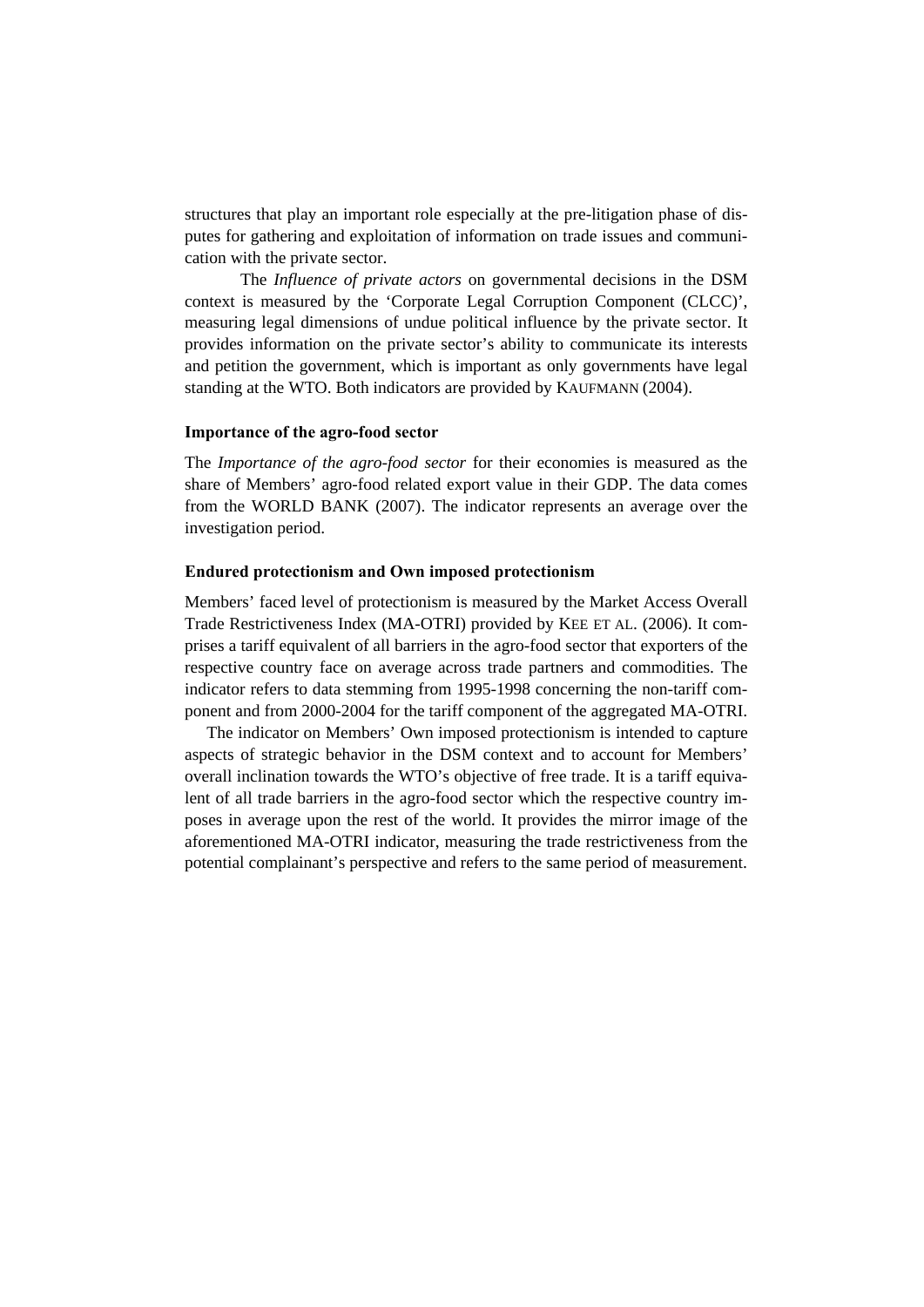#### **WTO membership time**

To account for Members' operating experience with the DSM, the approach of GÖTZ ET AL. (2010) is followed by creating an index over the time since the inception of the organization until the end of the investigation period, relating each Member's membership time to the whole observation period. The associated data is from WTO (2007).

### *4.2 Bilateral variables*

In the following the compilation of disputes, of trade flows and the newly introduced bilaterally dependent characteristics are motivated and described together with the data used. Disputes are the dependent variable in the estimation. Bilateral trade flows are not control variables but the foundation of the binary choice model, i.e. the observations or the binary choice situations. Data on bilateral trade flows come from EUROCARE (2006) available at HS-4-level. In contrast to GÖTZ ET AL. (2010) trade flows are purely bilateral, i.e. refer to the trade relationship between potential complainant and defendant Member.

#### **Disputes data**

Dispute initiations were collected that affected products of the agricultural and food sector. The investigation period is from January 1, 1995, to December 31, 2005, thereby slightly shortened compared to GÖTZ ET AL. (2010) to make the compilation of disputes consistent with the data on trade. The modus operandi for counting disputes is identical to GÖTZ ET AL. (2010): initiations are counted once excluding re-uptakes of disputes, jointly filed initiations are assigned each participant, filings on the same trade issue but with different Members are separately counted and for disputes of as well as against European Community (EC) Members there is one dispute assigned the EC, as complainant in the first and as defendant in the latter case. The data on disputes stem from WTO (2011).

#### **Agro-food related trade retaliatory capacity**

Members' trade retaliatory power is seen as especially relevant for the compliance phase after a pro-complainant ruling by the panel or Appellate body. The selfenforcing nature of the DSM charges the complainant with the enforcement of compliance. If the defendant refuses to bring its trade regime into account with its WTO obligations, the complainant party may be entitled to impose penalty tariffs on imports from the defendant party. Although retaliation may also be entitled under other agreements the level of imports in the affected sector is supposed to reveal information about the complainant's overall trade retaliation capacity. However, this retaliatory threat is only credible if the defendant's exports to the complainant's market accounts for a substantial amount in its total exports. The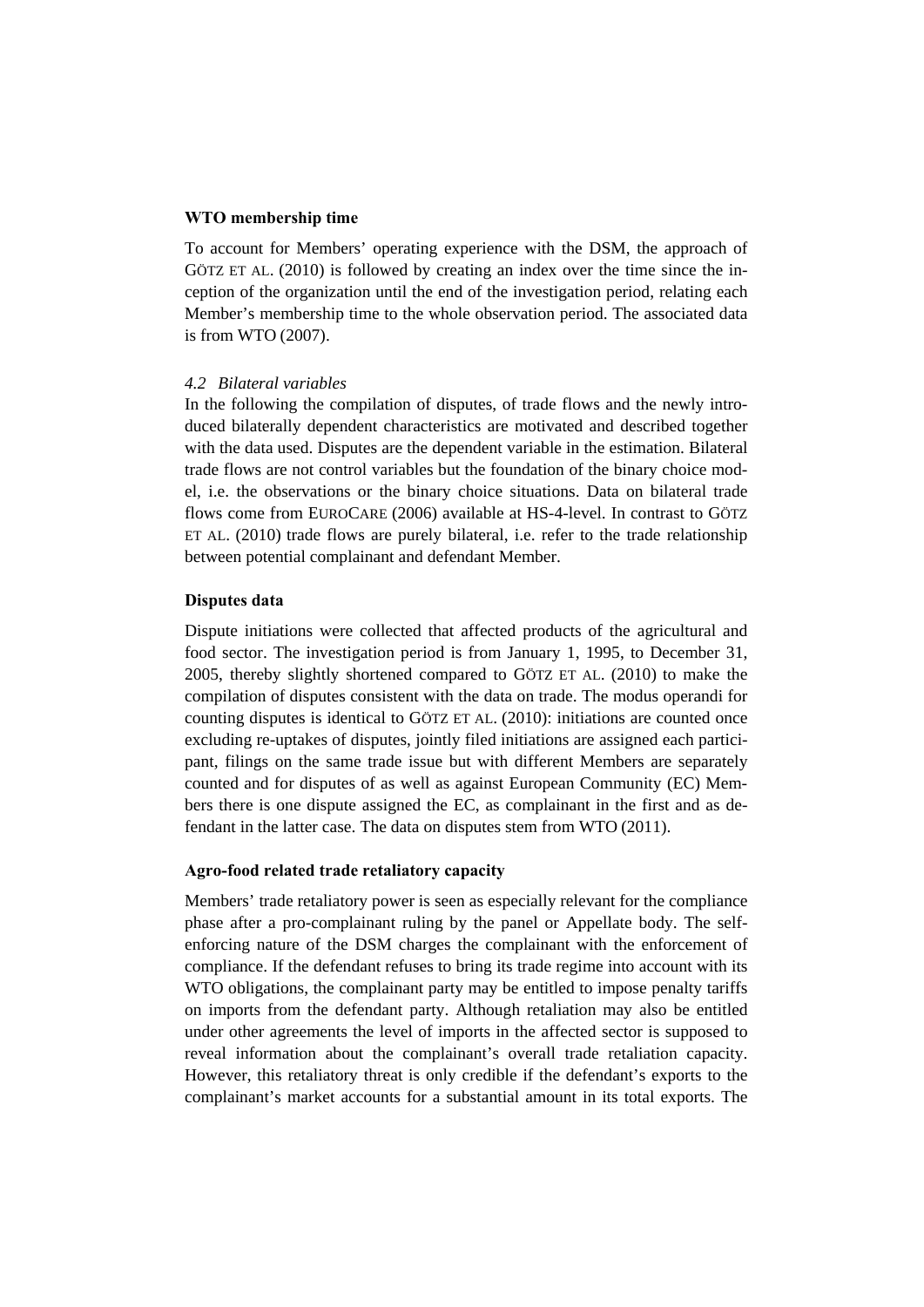complainant's trade retaliatory power is measured as the defendant's share of agro-food export value to the complainant in the defendant's total agro-food export value. The data on trade flows and value come from EUROCARE (2006).

#### **Agro-food export value to defendant**

To complement the unilateral indicator *Importance of the agro-food sector* Members' aggregate agro-food related exports to the defendants' market is incorporated. The indicator provides an average over the investigation period. It is assumed that the overall export value provides information on the relevance of agrofood trade of the respective trade relationship between complainant and defendant. Hence, the aggregate export value is supposed to show a positive impact on complainant parties' dispute initiation probability. The data on Members' trade volume is from EUROCARE (2006).

### **Agro-food import value from defendant**

The volume of imports from the potential defendant's market may reflect two different aspects of the relationship between complainant and defendant. First, the larger the volume of trade sent from the defendant to the complainant's market, the higher may the complainant's opportunities for trade retaliation be with respect to the defendant's market. Second, the volume of imports may be interpreted to incorporate information about intra-industry trade or agro-food products for consumption. A high volume of trade sent from the defendant to the complainant may thereby be associated with a dependency of the complainant's on the defendant's market, either for its industry or its domestic consumption. This makes effective retaliation through penalty tariffs less likely. Hence, the complainant's import value may show a positive or a negative influence. The indicator is compiled as an average over the investigation period and the data is taken from EUROCARE (2006).

# **Export dependency and Import dependency from defendant**

Both indicators show the defendant's relevance as trade partner. A complainant party's agro-food export sector might be more or less dependent on the defendant party's market. It is hypothesized that Members' export sector is more dependent on the defendant's market, the more they export to this market in relation to their overall agro-food exports. Hence, Members' stronger *Export dependency* on certain trade partners is assumed to show a positive influence on their probability to complain against those partners.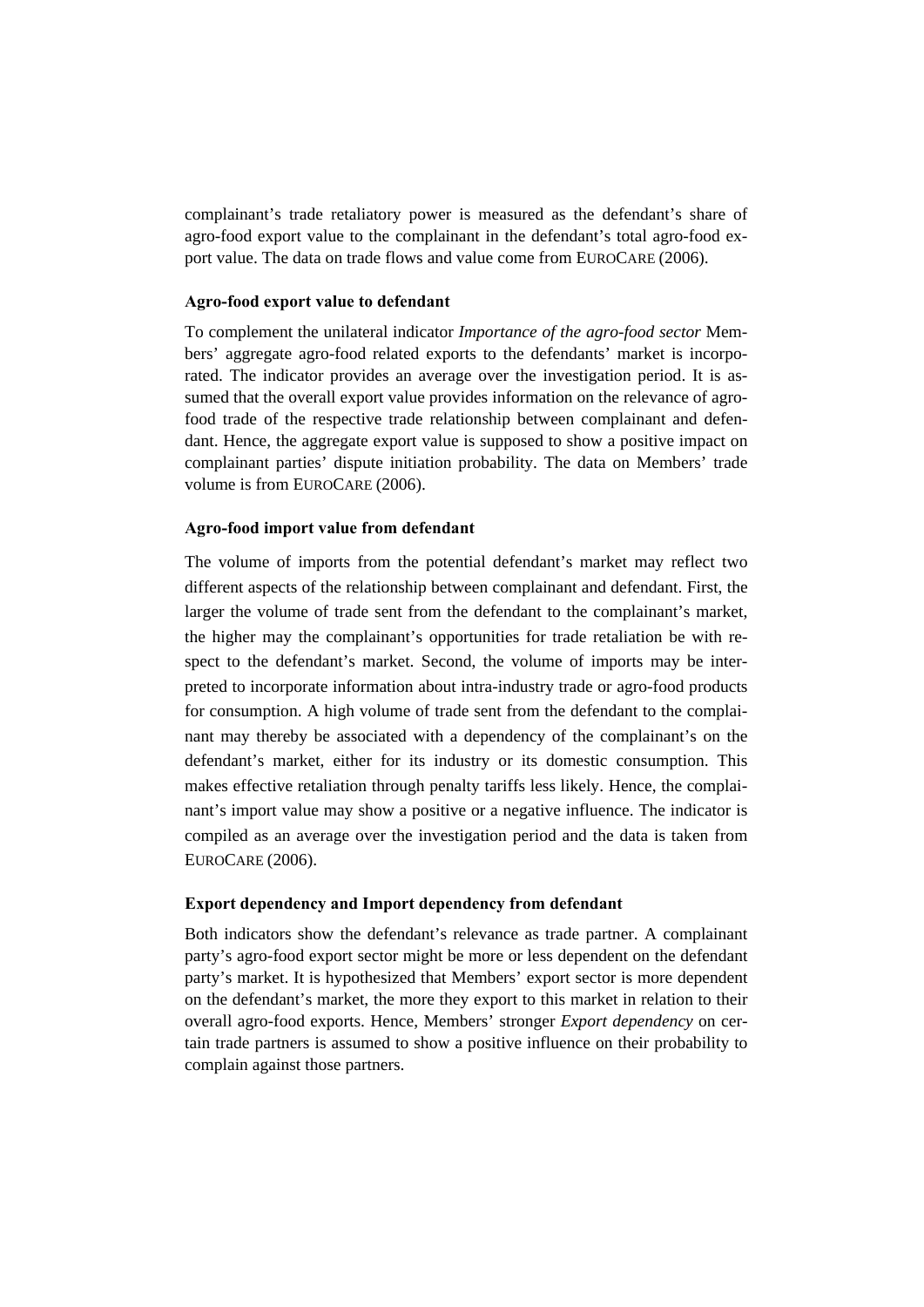Members' *Import dependency* might show a positive or a negative influence. The more they import from certain partners relative to their overall imports the more dependent their import sector from those partners. This Import dependency might have a negative impact on their ability to impose retaliation measures against those partners for the reason that they just cannot afford to cut off the affected imports. From this follows that *Import dependency* might show a negative impact on their decision to initiate disputes against their respective partners because their dependency makes potential retaliation measures and thereby also the successful accomplishment of the dispute unlikely. On the other hand a high *Import dependency* may imply a substantial amount of imports from the respective defendant, suggesting a high retaliation capacity. Hence, the indicator on *Import dependency* might capture the aspect of trade retaliatory power and thereby could show a positive influence on Members' probability to complain against the respective partners.

*Export dependency* is measured as the share of complainants' agro-food export value to the defendant's market in complainants' overall agro-food export value. Members' *Import dependency* is measured as the share of complainants' agrofood import value from the defendant's market in complainants' overall agro-food import value. The data on trade flows and values stem from EUROCARE (2006).

# **5 Statistical Implementation and Results**

The selection of relevant variables is based on the Akaike information criterion. This procedure trades off the inclusion of additional variables against the increased fit of the model. Incorporating additional explanatory variables improves the goodness of fit regardless of the number of free parameters in the data generating process. The increased complexity is penalized by the Akaike indicator thereby mitigating the danger of over-fitting. The preferred model specification is that one showing the lowest information criterion value. All different model specifications are evaluated, i.e. all specifications are estimated and their corresponding information criterion value calculated. A test on joint significant influence is conducted for the best specification under each value threshold on export flows, i.e. that one yielding the lowest information criterion value. Variables' joint significant influence is verified by an asymptotic significance test based on the bootstrapped sampling distribution of the estimator (see EFRON AND TIBSHIRANI 1994). The quality of the model is further on validated by a likelihood ratio test. In this process the logarithmic likelihood function value of the unconstrained ML estimator  $\hat{\beta}$ , is compared with the log-likelihood function value of the constrained ML estimator  $\tilde{\beta}$ , which is obtained by maximizing the logarithmic likelihood function subject to the linear restrictions  $\hat{\beta}_k = 0 \forall k \neq 0$ . The LR test statistic is computed as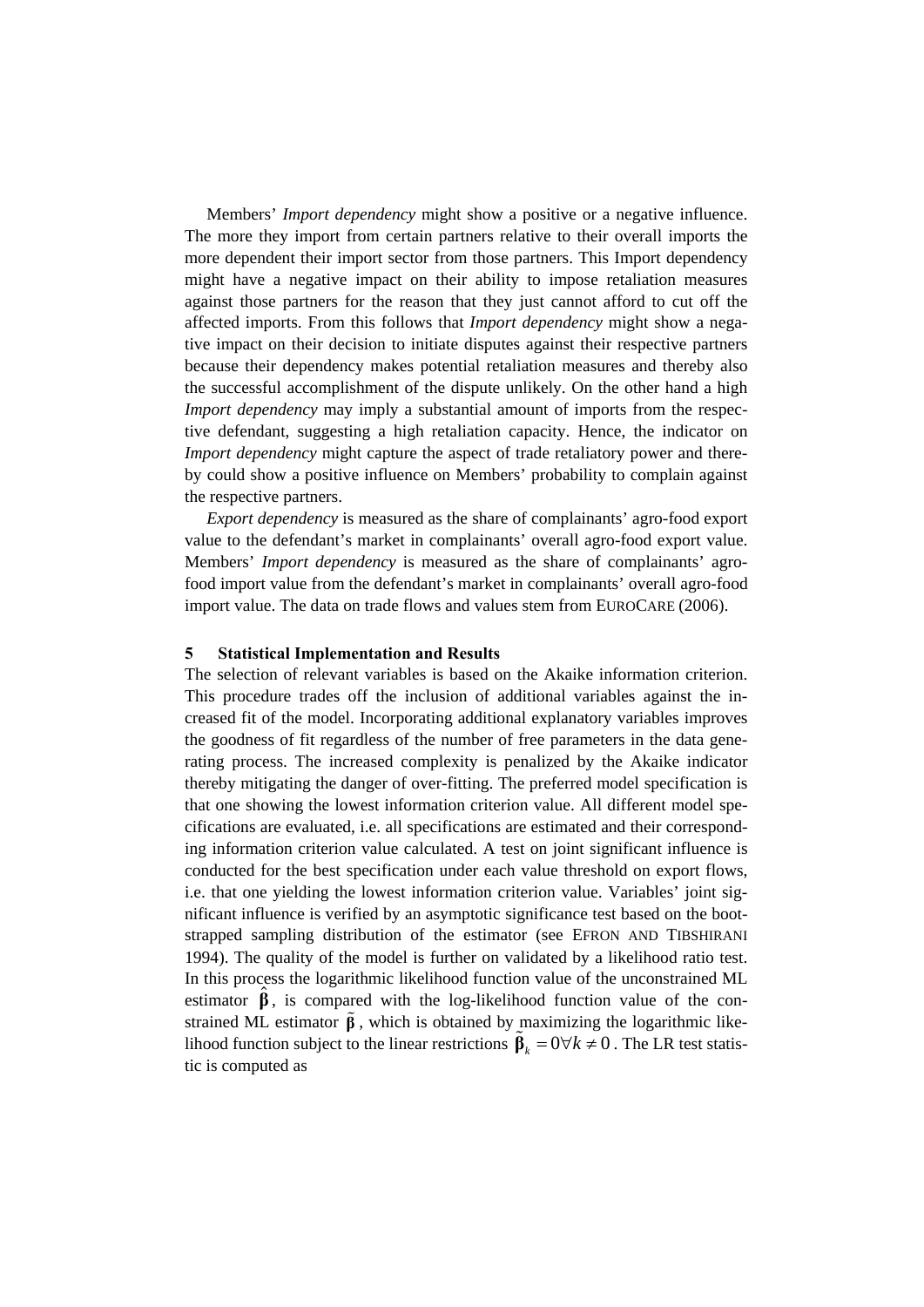$$
LRTS = 2\bigg[\ln L\big(\hat{\beta} \big| \mathbf{x}_{ij}; c_{ij}, n_{ij}\big) - \ln L\big(\tilde{\beta} \big| c_{ij}, n_{ij}\big)\bigg],\tag{0.5}
$$

which has a Chi-squared distribution with degrees of freedom equal to the number of imposed restrictions.<sup>2</sup>

According to this proceeding six of the considered determinants are retained in the final specifications: (1) *Endured protectionism*, (2) *Own imposed protectionism*, (3) *Influence of private actors*, (4) *WTO membership time*, (5) *Agrofood import value*, and (6) *Agro-food export dependency* from defendant result in a sufficient increase in the goodness of fit. However, their selection changes dependent on the imposed threshold. For the application of the \$0 threshold the (3) *Influence of private actors*, (4) *Operating experience*, (5) *Agro-food import value*, and (6) *Agro-food export dependency* are selected, under the \$500K and the \$700K thresholds the (3) *Influence of private actors*, and (6) *Agro-food export dependency*, and for the \$300K threshold Members' (2) Own imposed protectionism are additionally discarded in the variable selection process. The (3) *Influence of private actors* is only selected when no threshold on export flows is applied in their compilation. Table 3.2 comprises the results for the selected specifications of the unrestricted model subject to different thresholds on export flows. The standard errors are given in brackets behind the respective coefficients. All variables show their expected sign and except for the variable (2) *Own imposed protectionism* are shown to be statistically significant. The indicator (5) *Agro-food import value* turned out to show a positive impact on Members' likelihood to file cases, as expected under the trade retaliation related hypothesis.

l

 $2$  Estimation, selection of variables, the likelihood ratio test and the testing procedure are implemented in GAMS (General Algebraic Modeling System), see BROOKE, A., KENDRICK, D., MEERAUS, A. AND R. RAMAN (1998): GAMS - A USER'S GUIDE, WASHINGTON, D.C. Standard errors of the coefficients are calculated for 2000 re-sampling iterations. The bootstrap re-sampling procedure is conducted in  $GAUSS^{TM}$ , see http://www.aptech.com/, 2011-04-17.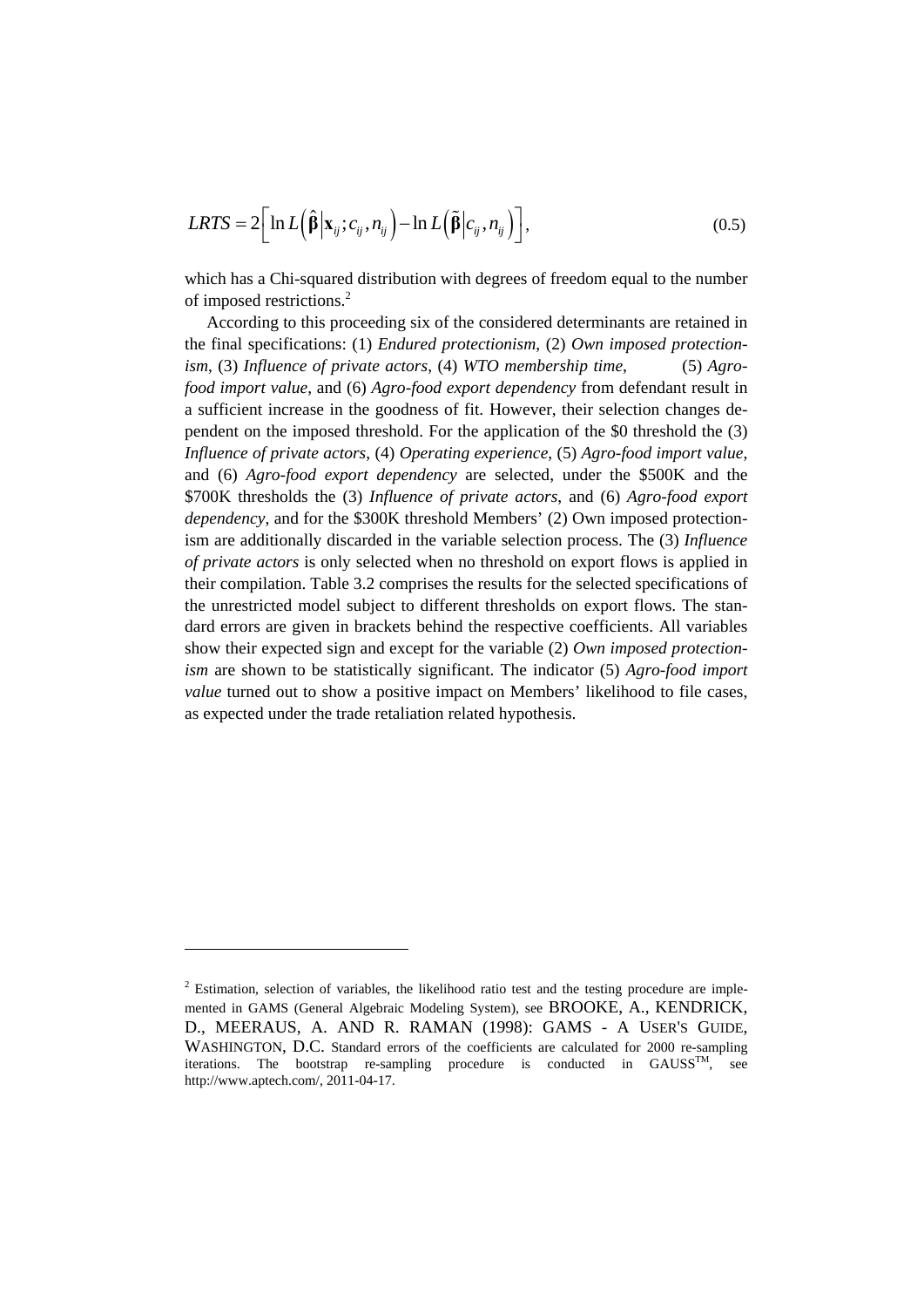Table 5.1: Results for specification selections subject to different thresholds on export flows

|                              | Threshold on export value |            |            |            |  |
|------------------------------|---------------------------|------------|------------|------------|--|
| <b>Exploratory variables</b> | \$0                       | \$300K     | \$500K     | \$700K     |  |
| BETA 0                       | $-14,025$                 | $-12,078$  | $-11,811$  | $-11,643$  |  |
| Endured protectionism        | not                       | $2.150***$ | $2.196***$ | 2.269***   |  |
|                              | included                  | (0.89)     | (0.92)     | (0.87)     |  |
| Own imposed                  | not                       | not        | $-0.516$   | $-0.511$   |  |
| protectionism                | included                  | included   | (0.66)     | (0.66)     |  |
| Influence of private         | $0.734***$                | not        | not        | not        |  |
| actors                       | (0.31)                    | included   | included   | included   |  |
| WTO membership time          | $3.923*$                  | $3.754*$   | 3.887**    | 3.864**    |  |
|                              | (2.67)                    | (2.47)     | (2.09)     | (2.31)     |  |
| Agro-food Export             | $0.972**$                 | not        | not        | not        |  |
| dependency                   | (0.47)                    | included   | included   | included   |  |
| Agro-food import value       | 2.652***                  | $1.384***$ | $1.108***$ | $0.981***$ |  |
| from defendant               | (0.21)                    | (0.33)     | (0.30)     | (0.35)     |  |

*\* Significant at the 10% level, \*\* significant at the 5% level, \*\*\* significant at the 1% level* 

*Level of significance for Likelihood ratio test on model specification: 1% under all thresholds. Source: Own compilation.* 

The likelihood ratio test proves a significant amendment of the model based on the incorporation of the addressed determinants. For all thresholds the concerned variables' joint contribution could be substantiated at the 1% level.

As hypothesized Members facing higher levels of protectionism in their agro-food trade relations show a higher probability to file agro-food related disputes. This is in accord with the objectives of the system where we would expect that more protectionist policy measures are likely to trigger arbitration about them. Demonstrated as relevant influence in the empirical study of GÖTZ ET AL. (2010) and even though selected with the hypothesized sign the impact of Members' own tendency towards protectionist policies could not be substantiated in this bilateral context.

Supporting the arguments of SHAFFER (2003a, 2003b) and HOEKMAN AND MAVROIDIS (2000) on the relevance of private lobbying activities during the prelitigation stage, the influencing power of private sector interest is demonstrated. However, the respective control variable is only included under the lowest threshold. This suggests that when higher valued trade stakes are involved lobbying activities are of minor relevance in governments' decisions on adjudication. Put differently, lower expected gains from disputed trade may require higher lobbying efforts to prompt governments to pursue a costly WTO dispute.

Confirming the findings of DAVIS and BERMEO (2009) and GÖTZ ET AL. (2010), Members' operating experience clearly shows a significant impact under all thresholds on export value. This may be due to its fixed cost decreasing influ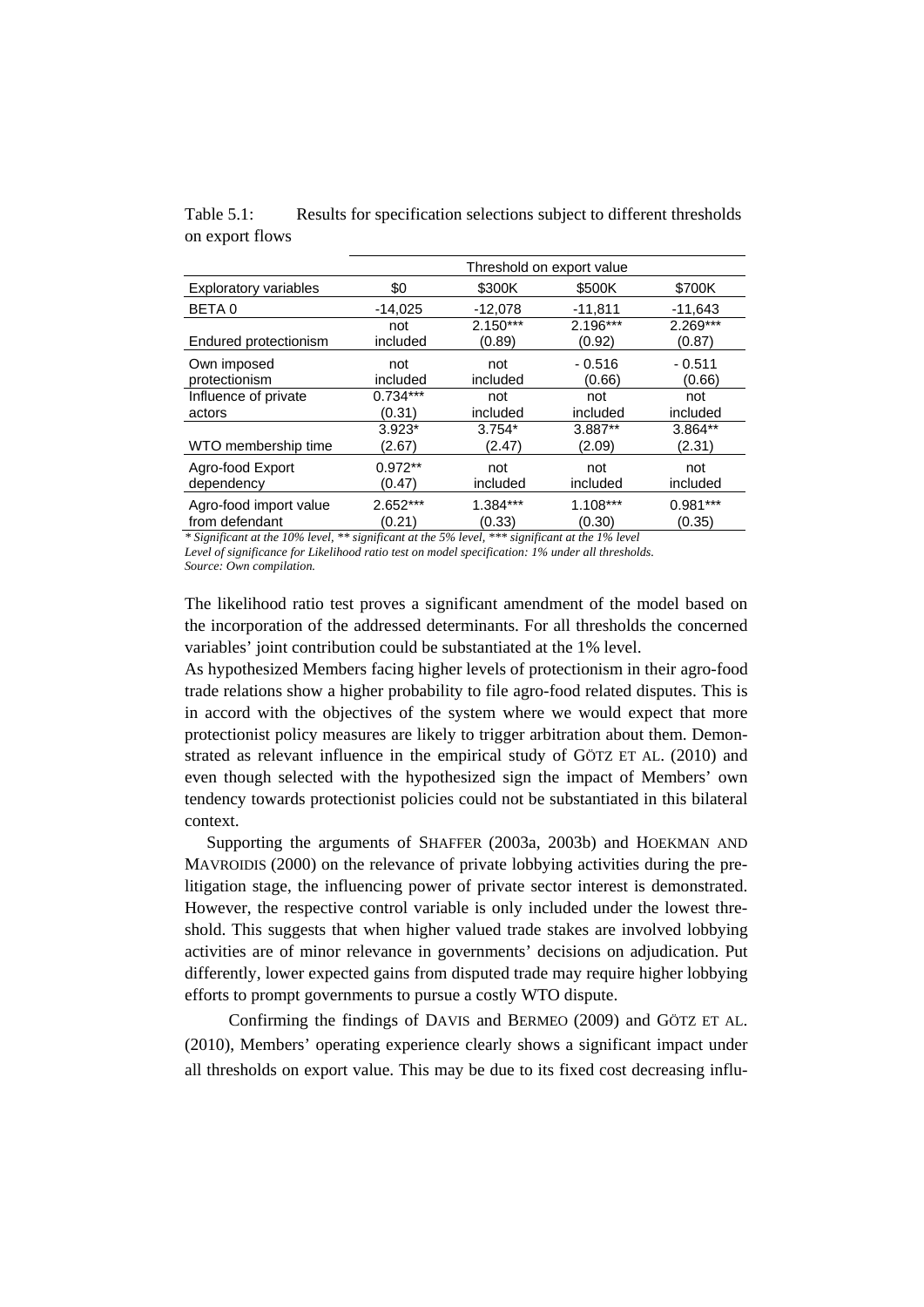ence as emphasized by DAVIS AND BERMEO (2009) and GÖTZ ET AL. (2010) and increased efficiency in processing disputes through learning.

Members' *Agro-food export dependency* has a significant positive impact, confirming the relevance of the trade relationship with the defendant, i.e. the relevance of the disputed market in the decision to file a case. Although the more selective indicator on *Agro-food related trade retaliation capacity* does not turn out to show an influence on variation in disputes, Members' *Agro-food import value* from the defendant is selected with positive sign under all thresholds and significant. Hence, the higher volume of trade that goes to complainants' markets from defendants is not decisively reflected in their overall agro-food related importance to defendants. However, the positive influence of the absolute market-related import value may imply that Members have the potential to impose a critical damage to the defendant's market. On the other hand, Members' import value might be connected to the issue of import-competition. In this case the indicator may reflect the value of prospective gains for domestic import-competing firms suggesting an incentive for related disputes. However, a more precise assessment of this potential issue would require a more detailed and case study based analysis incorporating information on the subject of the dispute and on affected firms and trade flows.

The *Importance of Members' agro-food export sector* could not be supported. This may reflect that agro-food exports play a minor role in the economy of the most active users of the system, e.g. the U.S. and the EC. As in GÖTZ ET AL. (2010) the influence of Members' *Capacity to absorb legal costs/wealth* and their *Governmental efficiency* could not be substantiated. Also, their *Agro-food export value* to and their *Agro-food import dependency* from the defendant could not been demonstrated to show an influence.

#### **6 Conclusions**

This paper presented an analysis of the determinants for initiating WTO disputes related to the agro-food sector. The investigation built upon on the analysis of GÖTZ ET AL. (2010) but shifted the focus to bilaterally dependent Member characteristics that are connected to their trade relationships. Bilateral indicators reflect Members' relevance as trade partner to each other and are especially relevant for enforcement of compliance, like the complainant's trade related retaliatory capacity and its dependency on the defendant's market. Unilateral characteristics taken from GÖTZ ET AL. (2010) were also tested. The empirical model representing Members dispute initiation decision as Bernoulli trials – with probabilities modeled by a logistic distribution – was applied to 53 WTO Member countries. The bilateral approach involved an estimation problem related to a skewed sample in terms of few bilateral WTO disputes in contrast to the huge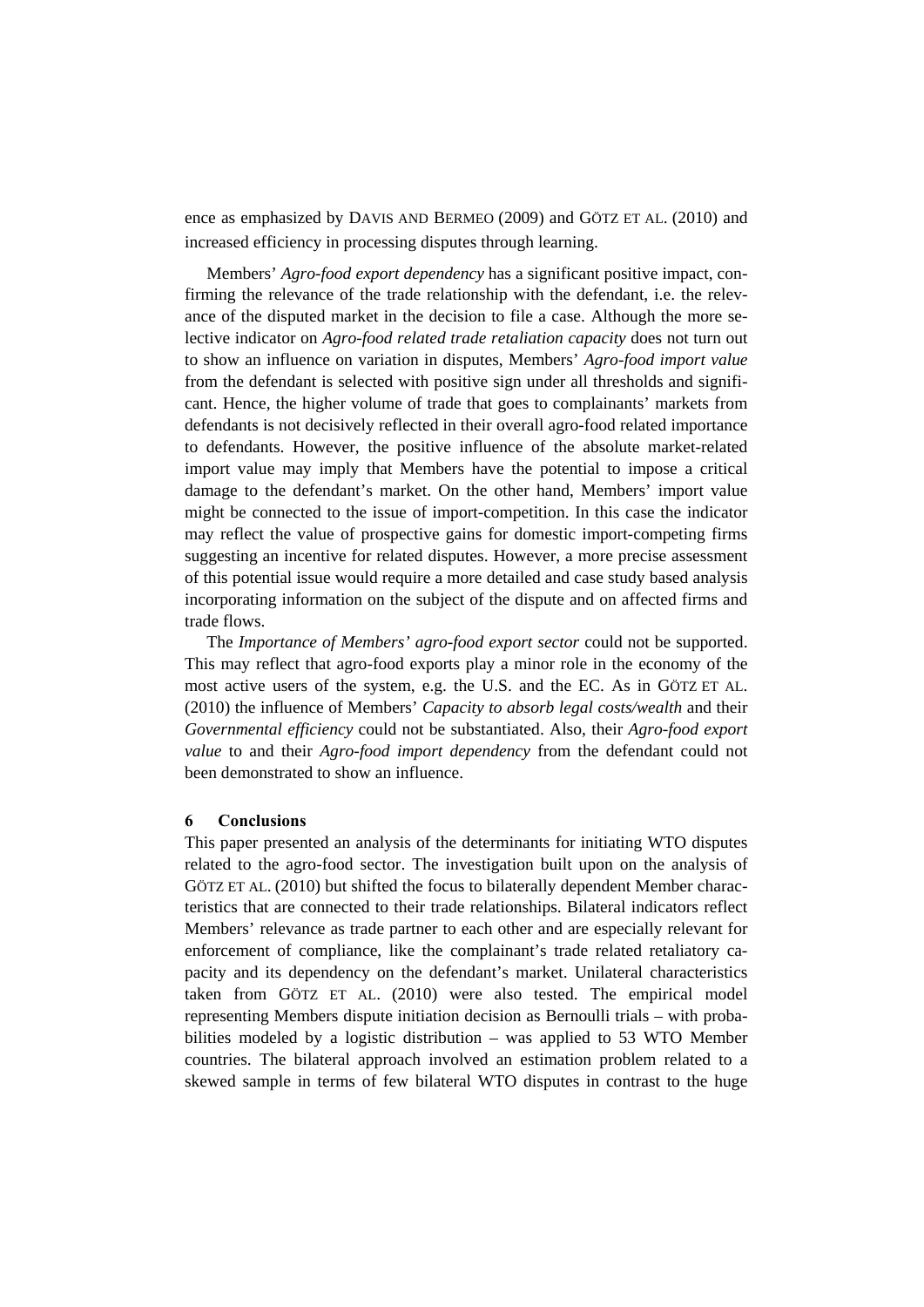number of trade flows as observations. To allow for an efficient estimation the Weighted Endogenous Sampling Maximum Likelihood (WESML) estimator developed by MANSKI AND LERMAN (1977) was applied.

The results show that some of the determinants relevant in previous dispute studies such as financial means and legal capacity could not be confirmed as statistically relevant in the context of the agro-food sector. Also, the influence of simple trade related characteristics like export and import value in the sector could not be substantiated. It could be shown that the level of faced protectionism, the relevance of private sector influences in their economy, and their operating experience with the DSM significantly increase Members' likelihood to file complaints. Regarding bilaterally dependent trade characteristics, the positive impact of Members' Agro-food export dependency and their Agro-food import value from the defendant on their initiation probability is empirically supported. Their influence can be motivated as showing the defendant's relevance as trade partner for the complainant and the complaint's capacity to threaten retaliation with respect to the defendant's market, respectively.

Further research should focus on the improvement of data quality to validate or disprove the findings on insignificant influences of some variables, for example on Members' overall dispute processing and administrative capacity. A more selective measurement of Members' trade related retaliatory capacity, which is relevant for enforcement, might contribute to a better understanding of this issue in trade disputes.

#### **7 References**

- BESSON, F. AND R. MEHDI (2004): Is WTO Dispute Settlement Biased Against Developing Countries? An Empirical Analysis. Paper presented at the Second International Conference on "European and International Political and Economic Affairs", Athens, Greece, May 27–29.
- BOWN, C.P. (2005a): Participation in WTO Dispute Settlement: Complainants, Interested Parties, and Free Riders. *The World Bank Economic Review* 19 (2), pp. 287–310.
- BOWN, C.P. (2005b): Trade Remedies and WTO Dispute Settlement: Why Are So Few Challenged? *Journal of Legal Studies* 34 (2), pp. 515–555.
- BROOKE, A., KENDRICK, D., MEERAUS, A. AND R. RAMAN (1998): GAMS A User's Guide, Washington, D.C., Available online at: http://www.gams.com, 2011-10-13.
- BUSCH, M.L. (2000): Democracy, Consultation, and the Paneling of Disputes under GATT. *The Journal of Conflict Resolution* 44 (4), pp. 425–446.
- BUSCH, M.L. AND E. REINHARDT (2000): Bargaining in the Shadow of the Law. Early Settlement in GATT/WTO Disputes. *Fordham International Law Journal* 24 (1), pp. 158–172.